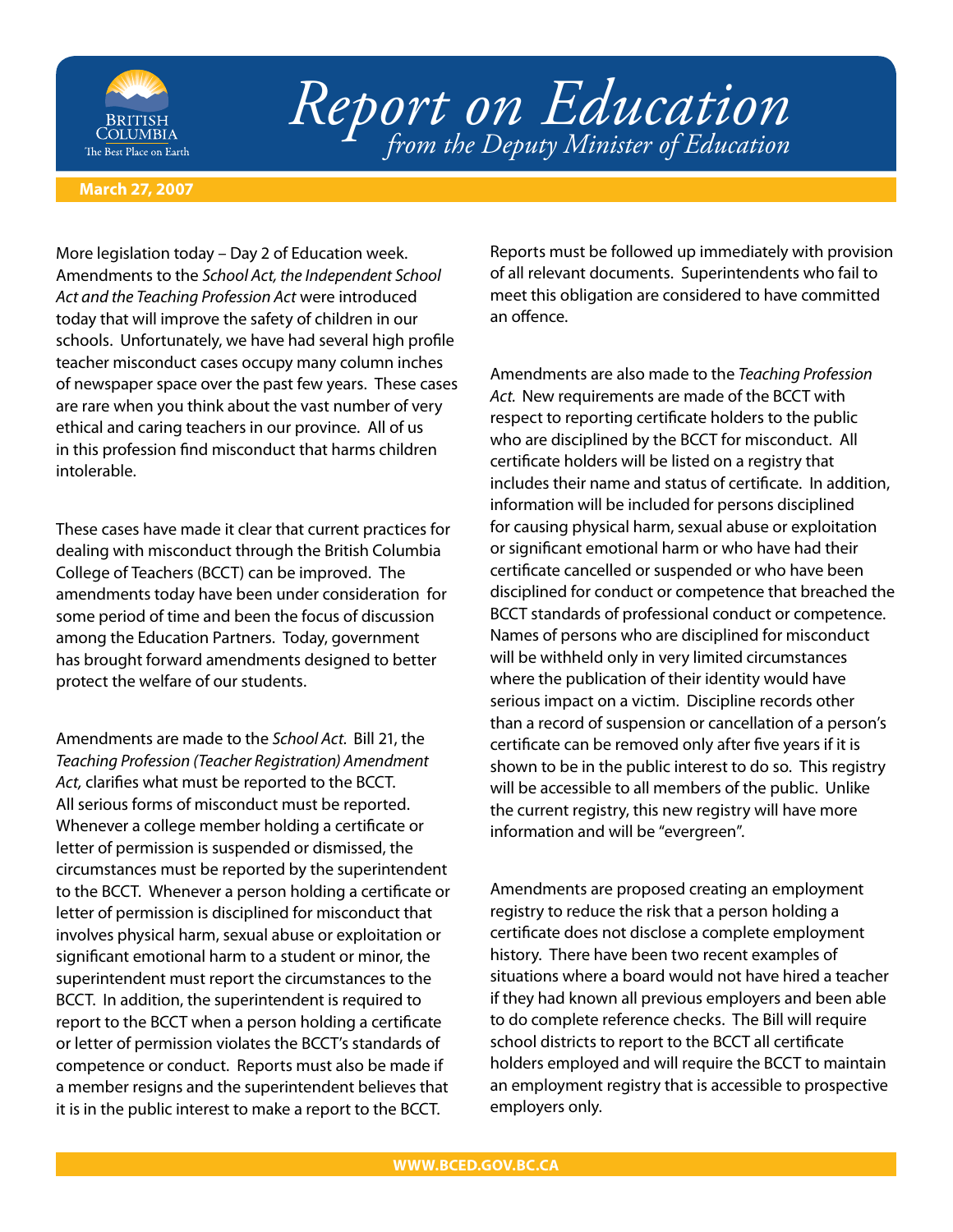Bill 21 seeks to repeal parts of the *Teaching Profession Act* that prevented the BCCT from pursuing an investigation while any grievance regarding the conduct at question was unresolved. This had the effect of delaying investigations and taking action with some examples of egregious conduct for several months and years. The BCCT will now be enabled to act in a timely manner to provide for the protection of children.

Parallel changes have been made to legislation governing teachers in independent schools so that all BC students are safer at school. Bill 21 is available at website [http://www.leg.bc.ca/38th3rd/1st\\_read/gov21-1.htm](http://www.leg.bc.ca/38th3rd/1st_read/gov21-1.htm).

*Safe children are one of our first considerations. Successful children achieving their potential is another. Here are two Education Week stories from Maple Ridge-Pitt Meadows school district shared by Superintendent John Simpson.*

## **Mount Crescent Elementary School**

Staff of Mount Crescent (an elementary school with many vulnerable children) strongly believe that 'our kids can learn just like any kid can'. Their journey began approximately six years ago as they looked more closely at student writing. They collected samples of student work and, using the writing performance standards, worked in cohort groups to determine the important areas on which to focus. As part of their school improvement plan, decisions were made about teaching strategies, areas to emphasize, how they would work with students to self-evaluate their work and ways the staff works together to develop their knowledge and expertise.

During the subsequent school years the staff would frequently regroup and use the performance standards to track how well their students were doing. They saw significant gains in "personal, impromptu writing" and "writing to communicate ideas and information" with

many students moving from "not yet meeting" to" meeting expectations". Students talked about how proud they were of their improvement and relished the opportunity to share it with their parents. An exciting part of their journey has been maintaining the focus and the level of achievement.

As this school continues its journey to improve student achievement, they are now shifting their primary focus to reading. The staff is actively involved in using authentic practices to collect information on student reading. Modeling their processes from what they learned by working on student writing, the staff uses the DART in the fall and marks in cohort groups and then determines areas of focus with students. The conversations in their learning community are rich as they pursue further ways to engage students in their learning and to prove that where you are on 'vulnerability indexes' doesn't mean you aren't a learner.

## **Westview Secondary School**

Steve Wiebe, a secondary support teacher at Westview, continually questioned how to better connect with students, to excite them about learning and to hang on to them so they could be part of learning. Steve initiated an outdoor component to his program aligned with the Duke of Edinburgh awards, because he saw that physical fitness was a way to help these students feel good about themselves, to take risks, to try harder, and to believe that they could succeed.

Not satisfied with just that component because he saw that many of his students needed further 'hands-on' learning, he sought out and established a 'trowel trades' option for his students. He worked with the various trades to arrange for the training, talked the school district into accessing an older facility that could be used by the students to give them a space to learn and connected with other schools about the availability of the option.